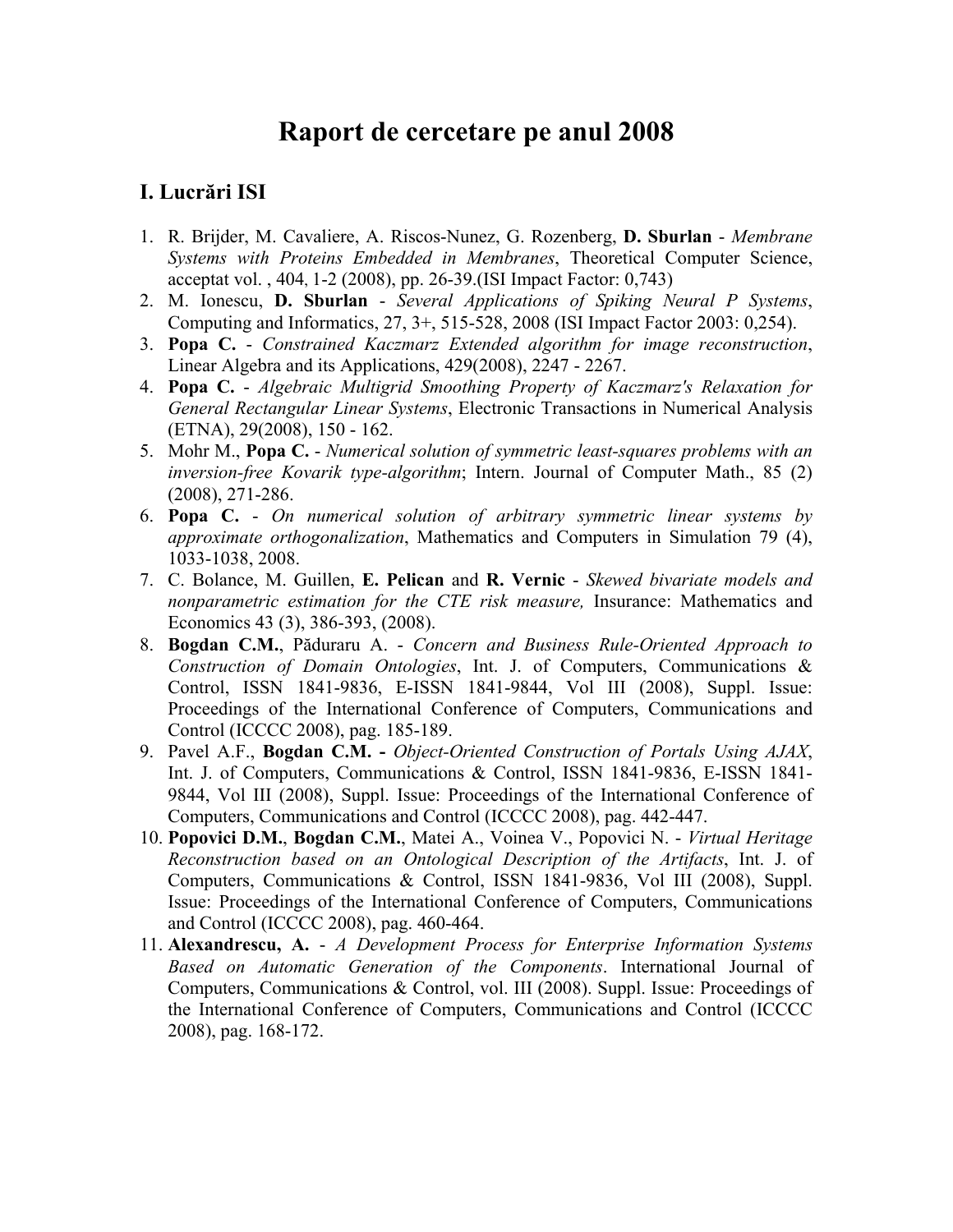## **II. Lucrări BDI**

- 1. A.Bautu, **E. Bautu** *Searching Ground States of Ising Spin Glasses with Genetic Algorithms and Binary Particle Swarm Optimization.- A Hybrid System of Nature Inspired Metaheuristics*, Nature Inspired Cooperative Strategies for Optimization (NICSO 2007), Series Studies in Computational Intelligence Springer, Vol. 129, Krasnogor, N.; Nicosia, G.; Pavone, M.; Pelta, D. (Eds.), 2008, ISBN: 978-3-540- 78986-4, pp. 85-94.
- 2. M. Ionescu, **D. Sburlan** *On P Systems with Adjoining Controlled Communication Rules*, Int. J. of Unconventional Computing, acceptat vol. 4, 2008.
- 3. **Vernic, R.** "*Individual Risk Models*". Encyclopedia of Quantitative Risk Assessment and Analysis (Melnick, E.and Everitt, B.-eds.), Wiley - Chichester, UK, pp.881-888, 2008.
- 4. **E. Bautu, E. Pelican** *Symbolic approach for the generalized airfoil equation*, Creative Math. and Inf., 17 (2008), No. 2, 38—46.
- 5. **A. Rusu**, *Infinitely many functional pre-complete classes of formulas in the propositional provability intuitionistic logic*, Buletinul A.Ş. al Rep. Moldova, Matematica, 2007, nr. 1(53), p. 66-72. (ISSN: 1024-7696)

## **III. Articole în reviste CNCSIS**

- 1. **A. Leahu** and C. E. Lupu *Statistical simulation and prediction in software reliability*. Analele Univ. Ovidius Constanța, Seria Matematică, vol. XVI (1), 2008, pp 81-90.
- 2. **C. Popa** *On Cimmino's reflection algorithm*, Proceedings of the Romanian Academy, Series A, vol. 9, No. 1, January-April 2008.
- 3. **D.M.Popovici**, D. Talaba, E.Canciu, V. Voinea, C.M.Bogdan, N. Popovici *Using virtual reality in 3d multi-modal reconstruction of historical sites*, Workshop on Virtual Reality in Product Engineering and Robotics: technology and applications; special issue of: Bulletin of the Transilvania University of Braşov, 2008, ISSN 1221- 5872.
- 4. A. Bautu, **E. Bautu** *Agent Based Simulation of Offshore Oil Pollution*, 2008, acceptat pentru publicare in Analele Univ. de Vest, Timisoara, Seria Matematica-Informatica.

### **IV. Conferinţe**

#### **Lucrări publicate în volumele unor conferinţe indexate ISI**

- 1. **Bogdan C. -** *Concern-Oriented and Ontology-Based Design Approach of Software Architectures*, acceptat pentru publicare in Proceedings of the 10th International Symposium on Symbolic and Numeric Algorithms for Scientific Computing, Timisoara, Romania, 2008.
- 2. A.Bautu, **E. Bautu**, H. Luchian *Searching Ground States of Ising Spin Glasses with a Tree Bond-based Representation*, acceptat pentru publicare in Proceedings of the 10th International Symposium on Symbolic and Numeric Algorithms for Scientific Computing, Timisoara, Romania, 2008.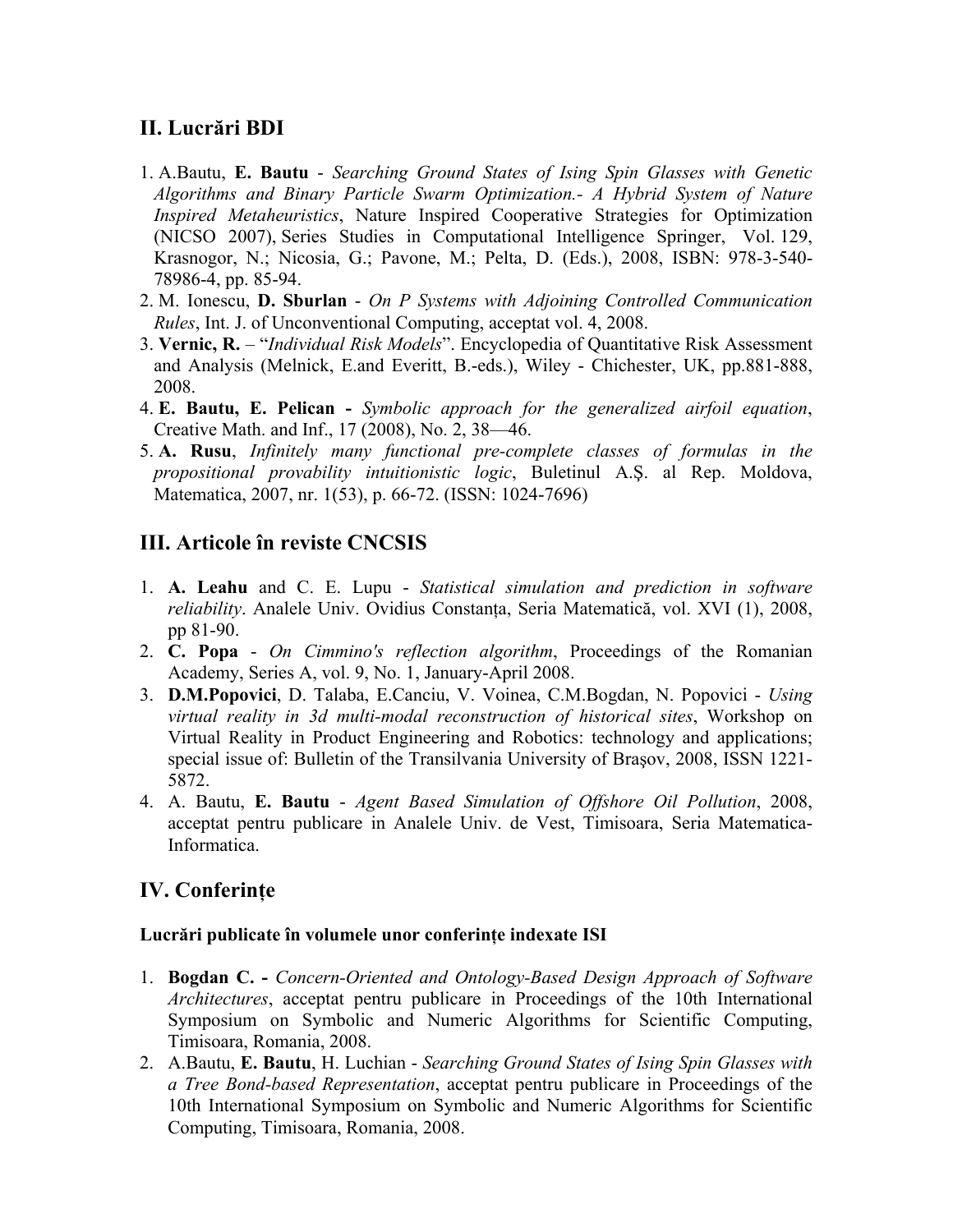- 3. **E.Bautu**, A. Bautu, H. Luchian *An Evolutionary Approach for Modelling Time Series*, acceptat pentru publicare in Proceedings of the 10th International Symposium on Symbolic and Numeric Algorithms for Scientific Computing, Timisoara, Romania, 2008.
- 4. **A. Bărbulescu, E. Pelican** *On the Sulina Precipitation Data Analysis using the ARMA and a neureal network technique*, Recent Advances in Mathematical and Computational Methods in Science and Engineering, Proceedings of the 10th WSEAS International Conference on Mathematical and Computational Methods in Science and Engineering, MACMESE'08, Part II, WSEAS Press, 2008, pp.508-511 (ISSN: 1790 - 2769).

### **Alte proceedings-uri**

- 5. **O. Chelai** *A Web-Based Application for Water Pressure Control*. Proceedings of the 8th International Conference on Technical Informatics, Timişoara, iunie 2008, vol. 1, pp. 139-142.
- 6. **Bogdan C.**, Serbanati LD., Shishmanian D. *Understanding Concerns with Ontologies*, Proceedings of the 14th International Conference on Concurrent Enterprising, Lisabona, Portugalia, 2008 (ISBN 978 0 85358 244 1).
- 7. Shishmanian D., **Bogdan C.** *Defining Performance Indicators for Industrial and Logistic Cross-enterprise Processes: Theoretical and Empirical Considerations*, Proceedings of the 14th International Conference on Concurrent Enterprising, Lisabona, Portugalia, 2008 (ISBN 978 0 85358 244 1).
- 8. **Bogdan C.**, **Popovici D.M.** *Authoring Tool for Narrative-oriented Educational Virtual Environments Using Ontologies*. Proceedings of VRIC 2008: 10<sup>th</sup> Virtual Reality International Conference, 2008, Laval, Franța.
- 9. **Bogdan C.**, Serbanati L.D. *Concern-Oriented and Ontology Based Analysis of Information Systems*, acceptat pentru publicare in Proceedings of the 5th Conference of the Italian Chapter of AIS, Paris, Franta, 2008.
- 10. **Bogdan C.** *Concern-oriented and Ontology-based Modular Architectural Design of Software Systems*, acceptat pentru publicare in Proceedings of the 1st Conference on Economics and Information Technology - e-Society-Knowledge & Innovation, Bucharest, Romania, 2008.
- 11. **Popa C**., Zdunek R. *On some constraining strategies in image reconstruction from projections*, in Proceedings of the 5th Workshop on Mathematical Modelling on Environmental and Life Sciences Problems, September 10-13, 2006 Constanta, Romania; Editura Academiei Romane, Bucuresti 2008, 173-180.
- 12. Koestler H., **Popa C.,** Pruemmer M., Ruede U. *Algebraic full multigrid in image reconstruction*, in Proceedings of the 5th Workshop on Mathematical Modelling on Environmental and Life Sciences Problems, September 10-13, 2006 Constanta, Romania; Editura Academiei Romane, Bucuresti 2008, 123-130.
- 13. Duluman T., **Popa C**.- *Algebraic reconstruction technique versus conjugate gradient in image reconstruction from projections*, in Proceedings of the 5th Workshop on Mathematical Modelling on Environmental and Life Sciences Problems, September 10-13, 2006 Constanta, Romania; Editura Academiei Romane, Bucuresti 2008, 67- 78.
- 14. Bautu A., **Bautu E., Popa C**.- *A weighted Kaczmarz algorithm in image reconstruction*, in Proceedings of the 5th Workshop on Mathematical Modelling on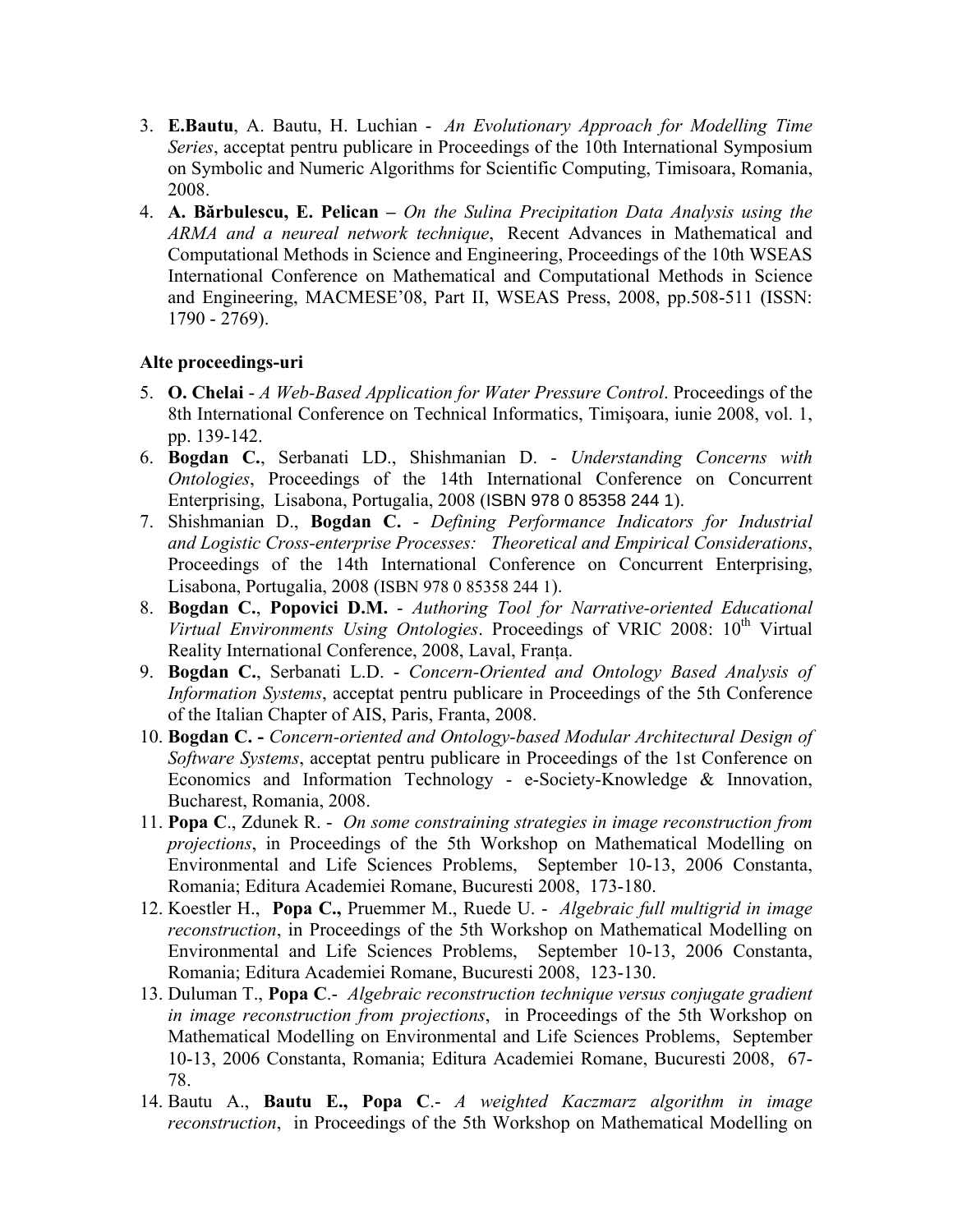Environmental and Life Sciences Problems, September 10-13, 2006 Constanta, Romania; Editura Academiei Romane, Bucuresti 2008, 43-50.

- 15. A.Bocoi, **E. Pelican**, *Optical Flow*, in Proceedings of the 5th Workshop on Mathematical Modelling on Environmental and Life Sciences Problems, September 10-13, 2006 Constanta, Romania; Editura Academiei Romane, Bucuresti 2008, 51-56.
- 16. **A. Alexandrescu** *A Component Specification Language for the Enterprise Software*, The Second International Conference on Business and Information Technologies. New Approaches, Univ. Spiru Haret Facultatea de Contabilitate si Management Financiar, Craiova, 24-25 oct. 2008 ISBN 978-973-671-162-6.
- 17. **D.M.Popovici**, J.P.Gerval, F.Hamza-Lup, N.Popovici, M.Polceanu, R.Zagan *Learnign distributed activities inside 3D Virtual Spaces*, Proc. of ICVL 2008, pg. 289-296, Ed. Univ. Bucuresti, 2008, ISSN: 1844-8933.
- 18. **D.M.Popovici**, M.Polceanu *Interactive Informative Unit Based on Augmented Reality Technology*, Proc. of ICVL 2008, pg. 307-316, Ed. Univ. Bucuresti, 2008, ISSN: 1844-8933.
- 19. A.Popovici, M.Polceanu, **D.M.Popovici** *Catre un sistem de comunicare vizuala naturala om-calculator*, CNIV 2008, pg. 73-76, Ed.Univ.Bucuresti, 2008, ISSN: 1842-4708.
- 20. **E. Zaharescu**, G.A. Zaharescu, *Hypermedia System for Online e-Learning and e-Testing in Project Management*, Proceedings of the 3rd International Conference On Virtual Learning, ICVL 2008 Constanţa, October 31 – November 2, 2008, pag. 343- 350 (ISSN 1844 – 8933). <http://www.icvl.eu/2008/files/icvl-contents.pdf>

#### **Participări la conferinţe naţionale**

- 1. **R. Vernic** *Tail conditional expectation for the bivariate Pareto distribution of first kind*. A 11-a Conferinţă a Societăţii de Probabilităţi şi Statistică din România, Bucureşti, 18-19 Aprilie 2008.
- 2. **A. Leahu**  *Proiecţia finită, reversibilitatea Lanţurilor Markov şi dualitatea unor sisteme de aşteptare*. A 11-a Conferinţă a Societăţii de Probabilităţi şi Statistică din România, Bucureşti, 18-19 Aprilie 2008.
- 3. **R. Vernic** *On Sarmanov's distribution and the asymptotic ruin probability*. 7th Workshop on Mathematical Modeling of Environmental and Life Sciences Problems, October 22-25, 2008, Constanta.
- 4. G. Juncu, **A. Nicola, C. Popa** *Nonlinear multigrid methods for water flow in variably satured porous media*. 7th Workshop on Mathematical Modeling of Environmental and Life Sciences Problems, October 22-25, 2008, Constanta.
- 5. **T. Udrescu**, T. Jahnke *An adaptive method for the chemical master equation using hierarchical tiling*. 7th Workshop on Mathematical Modeling of Environmental and Life Sciences Problems, October 22-25, 2008, Constanta.
- 6. **E. Pelican**, A. Barbulescu *Forecasting rainfalls in Dobroudgea area using wavelets and neural networks techniques*. 7th Workshop on Mathematical Modeling of Environmental and Life Sciences Problems, October 22-25, 2008, Constanta.
- 7. **A**. **Rusu** *On algorithm deciding wheather a system of formulas containing paraconsistent negation in the modal logic S5 is functionally complete*. 7th Workshop on Mathematical Modeling of Environmental and Life Sciences Problems, October 22-25, 2008, Constanta.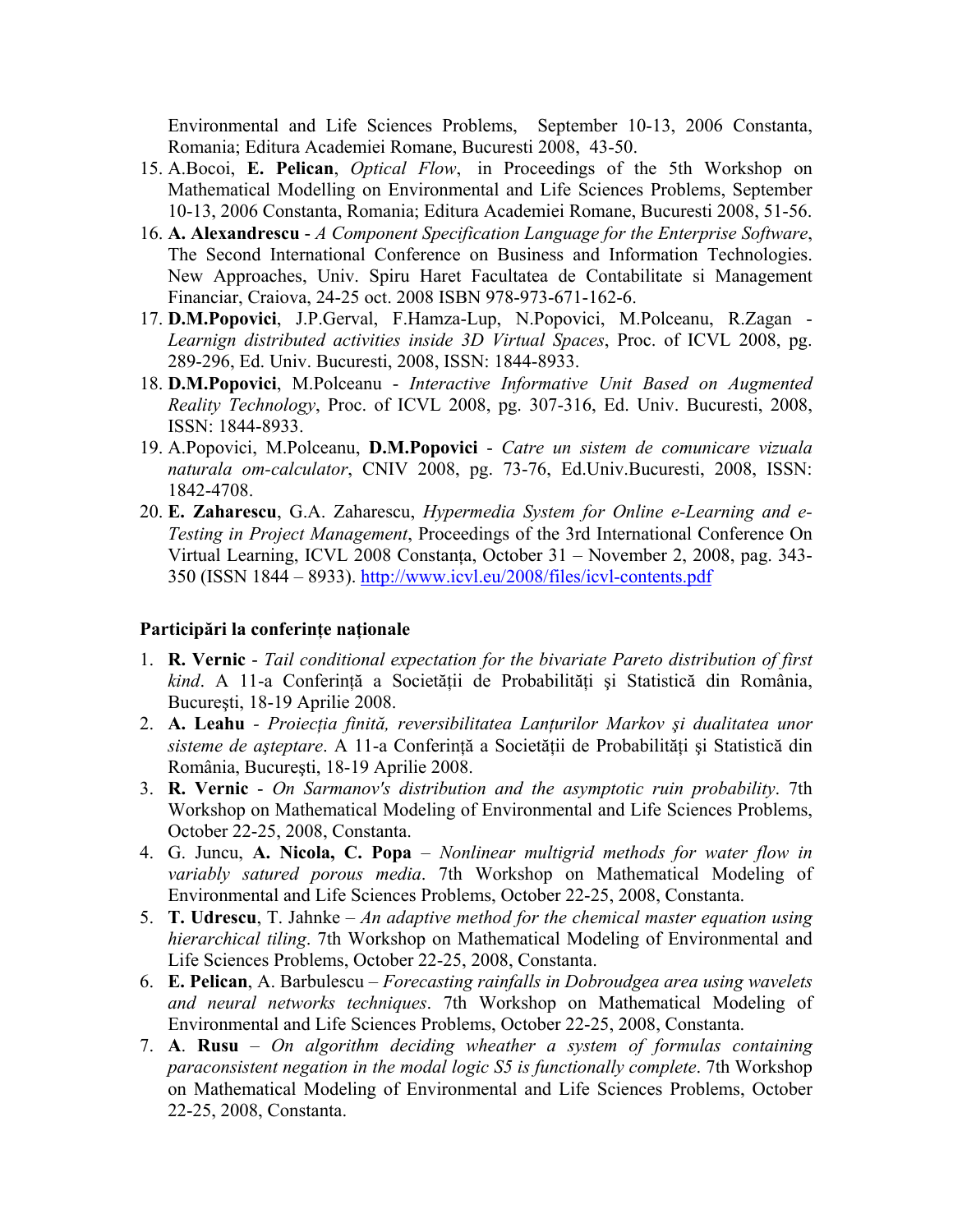- 8. A. Bautu, **E. Bautu** *Simulation of marine oil pollution in a multi-agent framework*. 7th Workshop on Mathematical Modeling of Environmental and Life Sciences Problems, October 22-25, 2008, Constanta.
- 9. **A**. **Leahu**, C. Lupu *Geometrically mixed bi-parametric exponential lifetime distribution*. 7th Workshop on Mathematical Modeling of Environmental and Life Sciences Problems, October 22-25, 2008, Constanta.
- **10.** T. Duluman, **C. Popa** *New developments on constrained projection algorithms for image reconstruction*. 7th Workshop on Mathematical Modeling of Environmental and Life Sciences Problems, October 22-25, 2008, Constanta.
- 11. **A. Nicola, C. Popa** *Preconditioning by an extended matrix technique for convection-diffusion-reaction equations*; lucrare prezentata la International Conference Semicentennial "Tiberiu Popoviciu" Institute of Numerical Analysis, May 7-10, 2008, Cluj-Napoca, Romania; va apare in Revue d'Analyse Numerique et Theorie de l'Approximation.
- 12. **C. Popa**, **A. Rabaea** *A regularization technique for a class of Kovarik-like*   $algorithms$ ; lucrare prezentata la  $6<sup>th</sup>$  International Conference on Applied Mathematics, September 18-21, 2008, North University, Baia Mare.
- 13. **A. Alexandrescu** *A Methodology for Developing Enterprise Software Applications*, International Conference on Business and Economy (ICBE), Univ. Spiru Haret, Facultatea de Contabilitate si Management Financiar, Constanta 6-8 Noiembrie 2008.

### **Internaţionale**

- **1. Vernic, R.** *Tail Conditional Expectation for the multivariate Pareto distribution of second kind*. Al 9-lea Colocviu Franco-Român, 28 August-2 Septembrie, Braşov, 2008.
- **2. E. Pelican** *On solving a first kind Fredholm and Volterra integral equations by means of hierarchical matrices*, 9ème Colloque Franco-Roumain de Mathématiques Appliquées, Brasov, 28 August – 2 Septembrie 2008.
- **3. A. Bărbulescu, E. Pelican,** *Modeling the evolution of precipitation in a region of Romania* , 7th World Congres in Probability and Statistics – Singapore, 2008.
- **4. C. Popa** *On a stopping rule for iterative orthogonalization of symmetric matrices* ; lucrare prezentata la International Congress GAMM 2008, March 31 - April 4, 2008, Bremen, Germany.
- **5. E. Pelican** *A Collocation-like Method for Solving a First Kind Volterra Integral Equation*, NumAn 2008 Book of Proceedings (Conference in Numerical Analysis NumAn 2008--Recent Approaches to Numerical Analysis; Theory, Methods and Applications), Kalamata, Greece, Septembrie 1-5, 2008, pp. 159-162.

## **V. Cărţi**

1. **E. Zaharescu**, *Programare Web pentru comerţ electronic* (2008), "EX PONTO" (ISBN: 973-9289-66-5) 259 pag.

## **VI. Granturi de cercetare aflate în derulare**

### **Naţionale**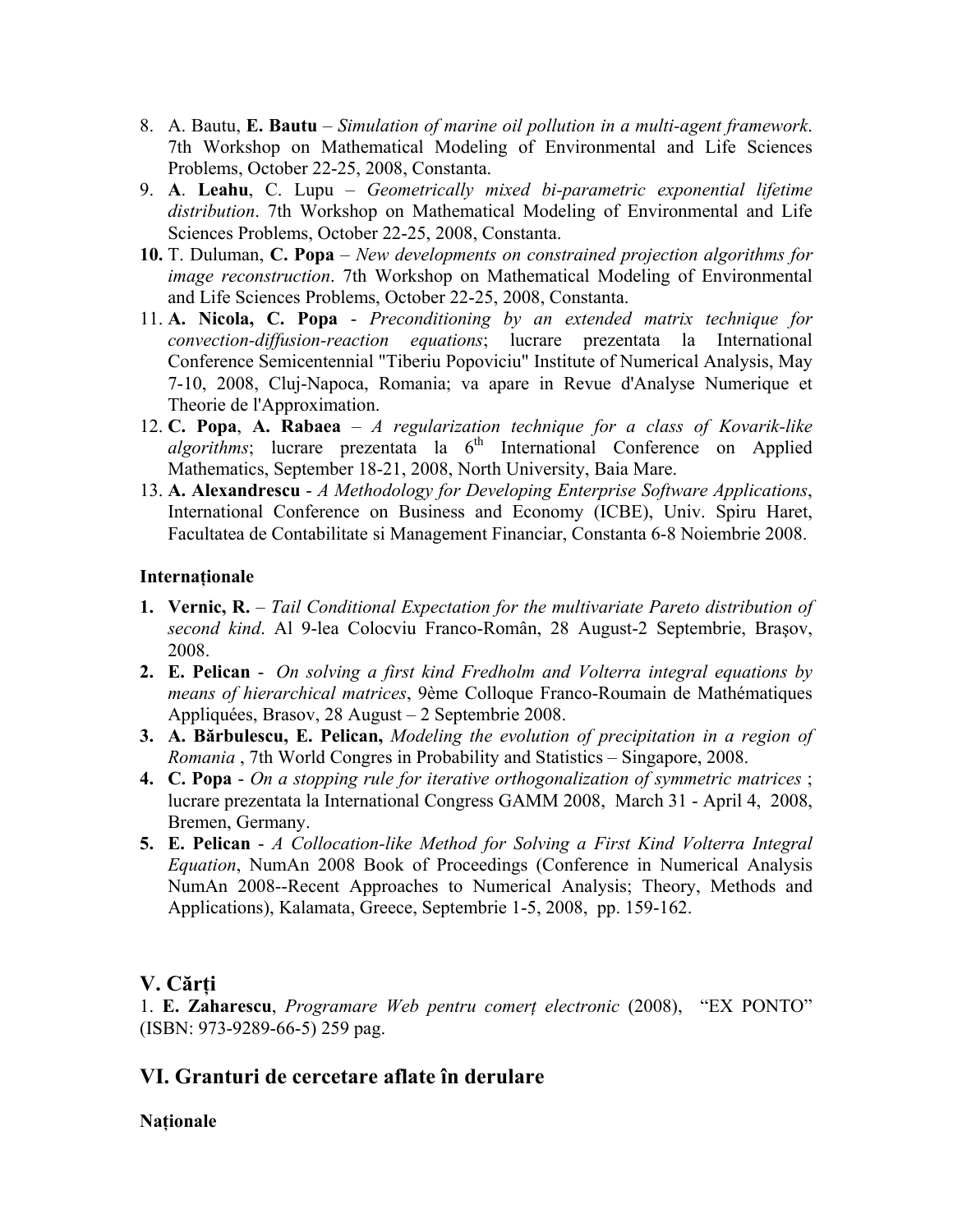- 1. Grant al Academiei Române GAR 24/2007- 22/17.04.2008, director: **Leahu Alexei**, titlu proiect: PROCESE STOCASTICE SI REPARTITII APLICATE ÎN FIABILITATE ŞI ACTUARIAT: SIMULAREA ŞI ANALIZA LOR STATISTICĂ.
- 2. Proiect PNCDI 2 11-041/18.09.2007, director: **D.M. Popovici**, titlu proiect: UTILIZAREA REALITĂŢII VIRTUALE ÎN RECONSTITUIREA MULTIMODALĂ 3D A SITE-URILOR ISTORICE (acronim TOMIS).
- 3. Proiect CEEX nr 26/3.10.2005 Integrarea bazata pe semantica a serviciilor publice in sprijinul mediului de afaceri (SEM A2B), director de proiect: Mat.dr. Alexandra Galatescu, 2005 -2008; membru **C. Bogdan**.
- 4. Contract CEEX Nr. 2-CEx06-11-97/19.09.06, BIOMAT ; membru în echipa de cercetare IMAR : **D. Sburlan**.
- 5. Grant CNCSIS tip TD 199/2007 (octombrie 2007 martie 2009) ; titlu: Programare genetica pentru probleme de optimizare in Inteligenta artificiala ; director : **E. Băutu**.
- 6. **E. Popescu** (executant): Proiectul PNCDI2, Programul 4, nr. 12-101/2008, Domeniul Tehnologia informației și comunicații. (Rezonatori de tip SAW și FBAR dedicați aplicatiilor pentru gama 2- 6 GHz și în domeniul senzorilor, obținuți prin tehnici de microprelucrare şi nanoprocesare a semiconductorilor de bandă largă (GaN si AIN) - GIGASABAR), director: A. Muller, Institutul National de Cercetare - Dezvoltare pentru Microtehnologie, în colaborare cu Institutul Naţional de Cercetare - Dezvoltare pentru Fizica Materialelor, Universitatea Politehnică Bucureşti, Universitatea Ovidius Constanţa, S.C. SITEX 45 SRL, 2008-2011.

### **Internaţionale**

- 1. Proiect Phare CBC 2005 Romania-Bulgaria, Contract: RO 2005/017 535.01.01: responsabil: **D.M. Popovici**, titlu proiect: VENUS LA DUNAREA DE JOS – MOSTENIREA CULTURAL-ISTORICA – SURSA DE INVATARE SI INSPIRATIE PENTRU O DEZVOLTARE COMUNITARA ARMONIOASA; perioada 2007-2008**.**
- 2. Fonds Francophones des Inforoutes, PS/FF/cal/20071123-003: coordonator local **D.M. Popovici**, titlu proiect : "EMULACTION : Environnement Multimodal pour Activites Cooperatives Transnationales de formation" ; perioada 2007-2009.
- 3. Reteaua de Excelenta in Aplicatii ale Realitatii Virtuale si Mediilor Virtuale INTUITION (FP6 - contract IST; [www.intuition-eunetwork.net](http://www.intuition-eunetwork.net/) ) in cadrul grupurilor de lucru WG 2.9 – Education and Training using VR/VE si WG 2.11- Entertainment and culture, vice-leader al grupului W.G. 9: **D.M. Popovici**, 2004-2008.

## **VII. Manifestări Stiinţifice organizate**

- 1. Seventh Workshop on Mathematical Modelling of Environmental and Life Sciences Problems, 22-25 octombrie 2008 (în colaborare cu Academia Română şi Institutul de Statistică Matematică şi Matematică aplicată "Gheorghe Mihoc - Caius Iacob). <http://csam.univ-ovidius.ro/7thworkshop/>.
- 2. A VI-a Conferință Națională de Învățământ Virtual, CNIV 2008 Constanța, 31 octombrie – 2 noiembrie 2008 (în colaborare cu Universitatea Bucureşti şi SIVECO SA). Domeniu tematic: e-Learning, Software educational. [http://cniv.ro/2008/.](http://cniv.ro/2008/)
- 3. The 3nd International Conference on Virtual Learning, ICVL 2008 Constanta, October 31 – November 2, 2008 (in partnership with University of Bucharest and